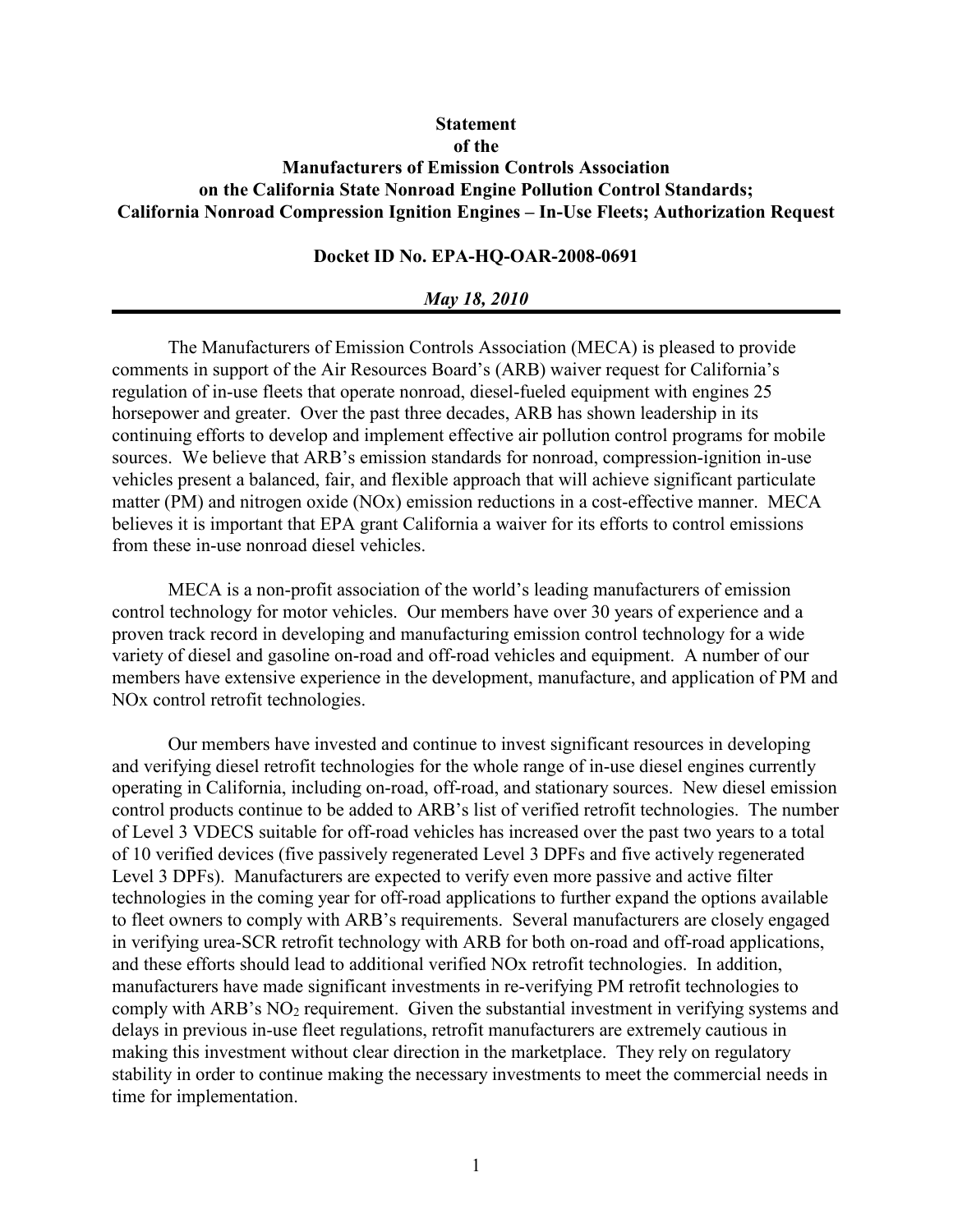#### Technologies to Reduce Diesel PM and NOx Emissions

MECA offers some additional comments here regarding the technological feasibility and retrofit experience with emission control technology options available to reduce PM and NOx emissions from existing off-road vehicles to meet diesel emission reduction goals. (Additional information on diesel retrofit technology is available on MECA's diesel retrofit website at: www.dieselretrofit.org.)

Important differences exist between on-road and off-road diesel applications. Although off-road applications will pose engineering challenges and special requirements, the use of exhaust emission control technology for off-road diesel engines is not new. Both PM and NOx control technologies are being demonstrated today on off-road applications in California and elsewhere. For over 30 years, off-road diesel engines used in the construction, mining, and materials handling industries have been equipped with exhaust emission control technology – initially with diesel oxidation catalysts (DOCs) and followed later by diesel particulate filters (DPFs). These systems have been installed on vehicles and equipment both as original equipment and as retrofit technology on over 250,000 nonroad engines worldwide, including construction and mining equipment where vehicle integration has been challenging.

A number of advanced emission control technologies exist today to significantly reduce PM and NOx emissions from off-road diesel engines. These include diesel particulate filters, diesel oxidation catalysts, selective catalytic reduction, NOx adsorbers, lean NOx catalysts, exhaust gas recirculation, and crankcase filters.

Diesel Particulate Filters – Diesel particulate filters (DPFs) are commercially available today. When used in combination with ULSD, high-efficiency DPF technology can reduce PM emissions by up to 90 percent or more, ultra-fine carbon particles by up to 99+ percent, and, depending on the system design, toxic HC emissions by up to 80 percent or more. Over 200,000 on-road heavy-duty vehicles worldwide have been retrofitted with passively or actively regenerated DPFs. In addition, over four million new passenger cars have been equipped with DPFs in Europe since mid-2000, and, since 2007, every new heavy-duty on-road engine sold in the U.S. and Canada has been equipped with a high-efficiency DPF. Significant investments in DPF production capacity have been made and will be expanded in the future to ensure that DPF demands for both new vehicles and retrofit applications in North America can be met.

Local Law 77 in New York City is responsible for putting retrofit devices on a wide variety of city-owned and contracted construction equipment. For example, the Croton Water Treatment Project in North Bronx, NY, successfully installed PM and NOx control devices (including passive and active DPFs) on over 30 pieces of construction equipment, including excavators, bulldozers, backhoes, and cranes. A number of off-road diesel demonstrations have been done in California, such as the runway expansion at LAX airport. These off-road applications include the use of both passive and active filter regeneration strategies. Active offroad DPF options include diesel fuel injection strategies, engine throttling strategies, the use of electrical heating elements, and fuel burners. Over 50,000 active and passive DPF retrofit systems have been installed worldwide on off-road applications.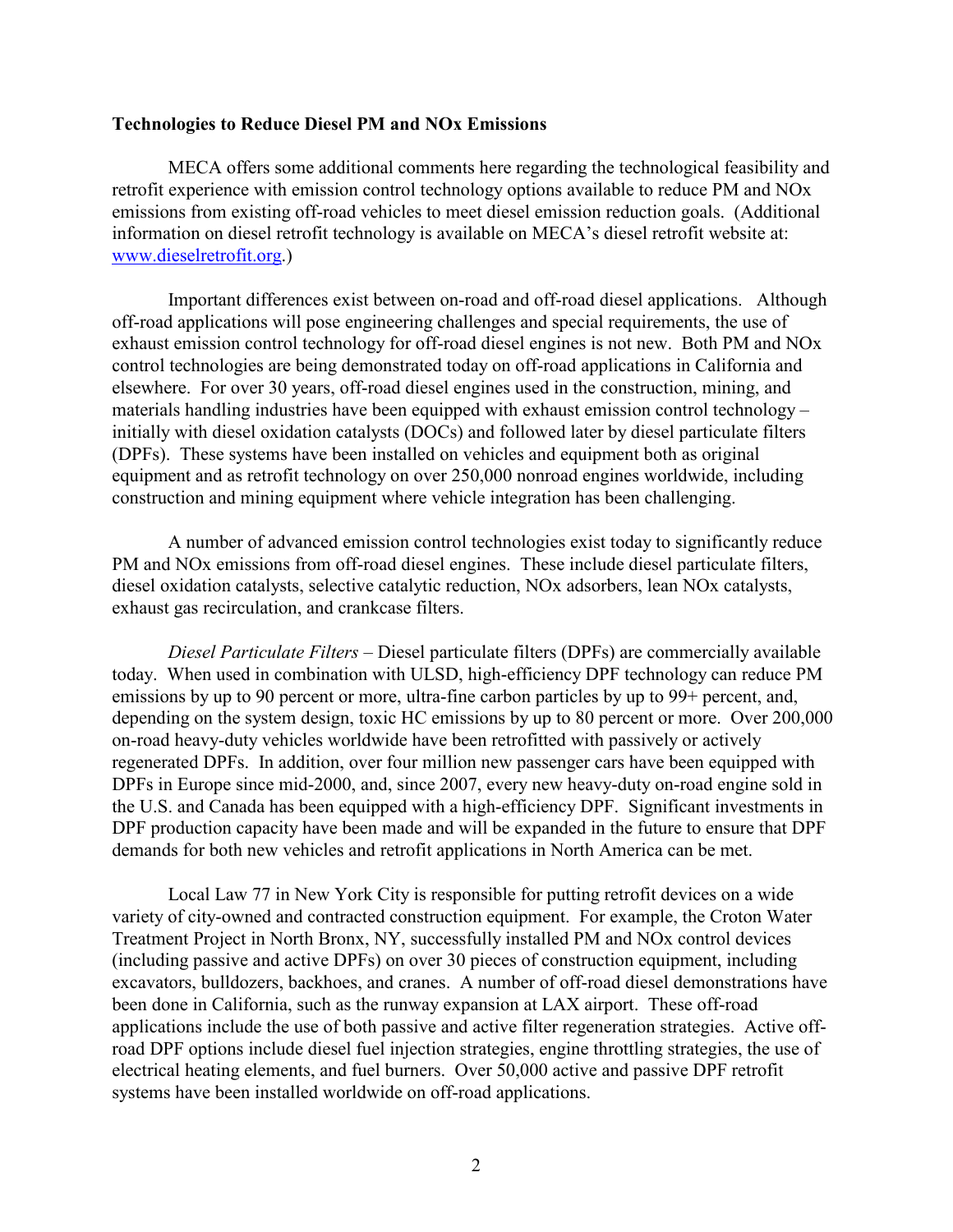Flow-through filter technologies are also emerging for diesel retrofit applications. These "partial" filters make use of wire mesh supports or tortuous metal substrates that employ sintered metal sheets. These metal substrates can be catalyzed directly or used in combination with an upstream catalyst to facilitate regeneration of soot deposits. These partial filter designs are less susceptible to plugging and can offer PM reduction efficiencies in the 50-75 percent range depending on engine operating conditions and the soluble fraction of the PM. Some of these partial filter designs have also been shown to operate over long periods of time without the need for ash cleaning associated with engine lubricant consumption.

Development work is underway to further enhance the performance of filter system designs. For example, work continues on developing and implementing additional filter regeneration strategies that will expand the applications for retrofitting DPFs. Development work on filter materials and designs to further enhance filter system durability and to further reduce backpressure are under development. Manufacturers are also developing DPF options that minimize  $NO<sub>2</sub>$  emissions in systems that make use of  $NO<sub>2</sub>$  for filter regeneration.

Selective Catalytic Reduction – SCR technology is a proven NOx emission control strategy. SCR technology has been used to control NOx emissions from stationary sources for over 20 years. More recently, it has been applied to select mobile sources, including trucks, marine vessels, and locomotives. In 2005, SCR using a urea-based reductant was introduced on a large number of on-road diesel heavy-duty engines to help meet the Euro 4 heavy-duty NOx emission standards. There are now more than 500,000 SCR-equipped trucks operating in Europe. SCR technology is also being used by engine manufacturers to comply with more stringent NOx standards for on-road heavy-duty diesel engines recently implemented in both the U.S. and Japan. Several auto manufacturers have also developed SCR systems for light-duty diesel vehicles that have begun to be sold in California and across the U.S. Applying SCR technology to diesel-powered engines provides simultaneous reductions of NOx, PM, and HC emissions.

A number of off-road diesel demonstrations have been done with combination SCR+DPF retrofit systems. For example, an SCR+DPF system was installed on a 170-hp John Deere compressor engine involved in the Croton Water Treatment project in New York City. In California, a 300-ton gantry crane powered by a turbocharged, after-cooled diesel engine rated at 850 kW has been equipped with such a combined emission system. A number of combined SCR+DPF systems have also been installed on stationary diesel engines used for power production, including six Caterpillar 3516B engines operating in southern California.

Lean NOx Catalyst Technology – ARB has conditionally verified one technology option that combines a lean NOx catalyst (LNC) with a diesel particulate filter to achieve 40 percent NOx reduction with Level 3 particulate control for off-road heavy-duty engines. Other technology providers are also in the process of commercializing LNC+DPF systems for a variety of off-road retrofit applications, including construction equipment, agricultural pumps, and portable engines.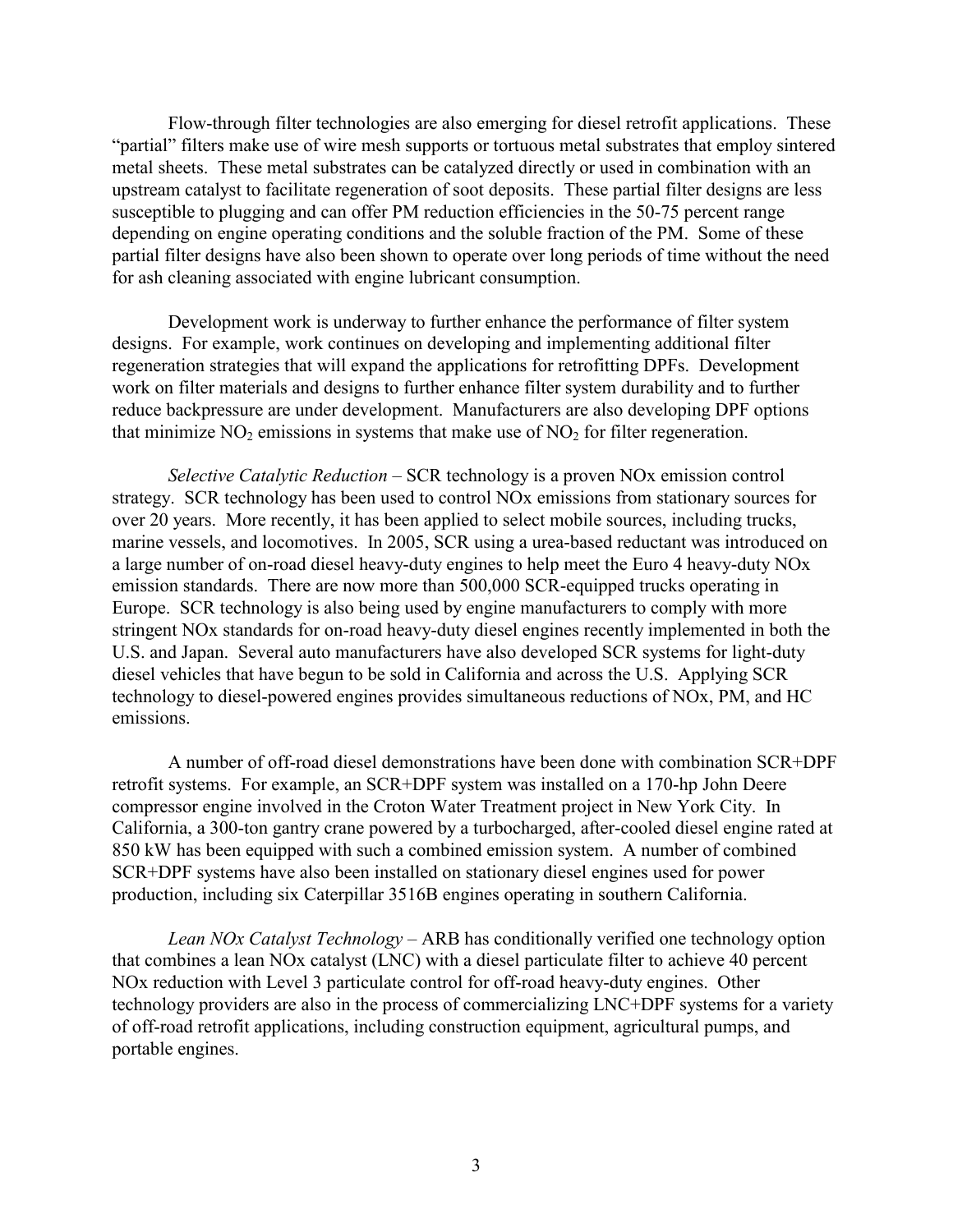Low-Pressure Exhaust Gas Recirculation – This technology is being successfully demonstrated in retrofit applications on trucks, buses, and other applications. Over 2,000 systems are running worldwide. Low-pressure EGR has demonstrated a NOx control capability in the range of 30 to 60 percent. ARB has currently verified one low-pressure EGR+DPF system with up to 50 percent NO<sub>x</sub> reduction for a range of on-road and stationary diesel engines.

## Diesel Retrofit Devices and Safety

Proper integration of emission control technology on off-road vehicles and equipment is important for three reasons: 1) to ensure the system is installed at the appropriate place in the exhaust system to optimize effectiveness, 2) to ensure the system physically fits in the available space, and 3) to ensure safety. Over 30 years of experience in integrating emission control technologies on a variety of diesel and spark-ignition off-road vehicles and equipment ranging from <25 hp to over 750 hp provides a clear indication that emission control technology can be successfully integrated on a wide range of off-road vehicles to meet ARB's standards and ensure the safety of the vehicle operator and others. In addition, exhaust emission control technology has been integrated on to vehicles to address special operating concerns and environments. For example, where equipment is used in explosive operating environments, such as underground coal mines, emission control technology has been designed to meet special surface temperature requirements.

An important requirement for installing emission control technology on off-road vehicles is to ensure that the device can withstand the vibration and/or extreme operating conditions associated with the operation. Emission control technology can be designed, installed, and operated to provide effective, reliable, and durable performance under these extreme conditions. This has been demonstrated by the diesel particulate filter systems that have been used in underground mining applications for over 15,000 hours in rugged work environments and continued to provide effective emission reduction performance. A 2003 survey (SAE Paper 2004-01-0076) of 3,848 construction retrofit installations from 2001 to 2003 in Europe found a failure rate of 1-2 percent. The failures were identified as a combination of fuel/lubricant, operator, and product issues, which have been addressed through further product improvements.

Exhaust emission control technologies have been installed on vehicles so as not to impair operator visibility. Safety is an essential component of the engineering and installation of retrofit emission control devices. MECA and our member companies are actively involved with ARB staff to further clarify criteria used in granting exemptions from retrofit requirements for applications or installations deemed to be unsafe. Having a well defined review process in place ensures that implementation of the proposed regulations are accomplished with minimal administrative delays or judgments. We are working with Cal/OSHA, ARB, and interested stakeholders to develop effective and realistic amendments to the California Code of Regulations that will serve to ensure that modifying construction equipment with VDECS is done with consideration to the safe operation of the vehicle, the operators, and workers on construction sites.